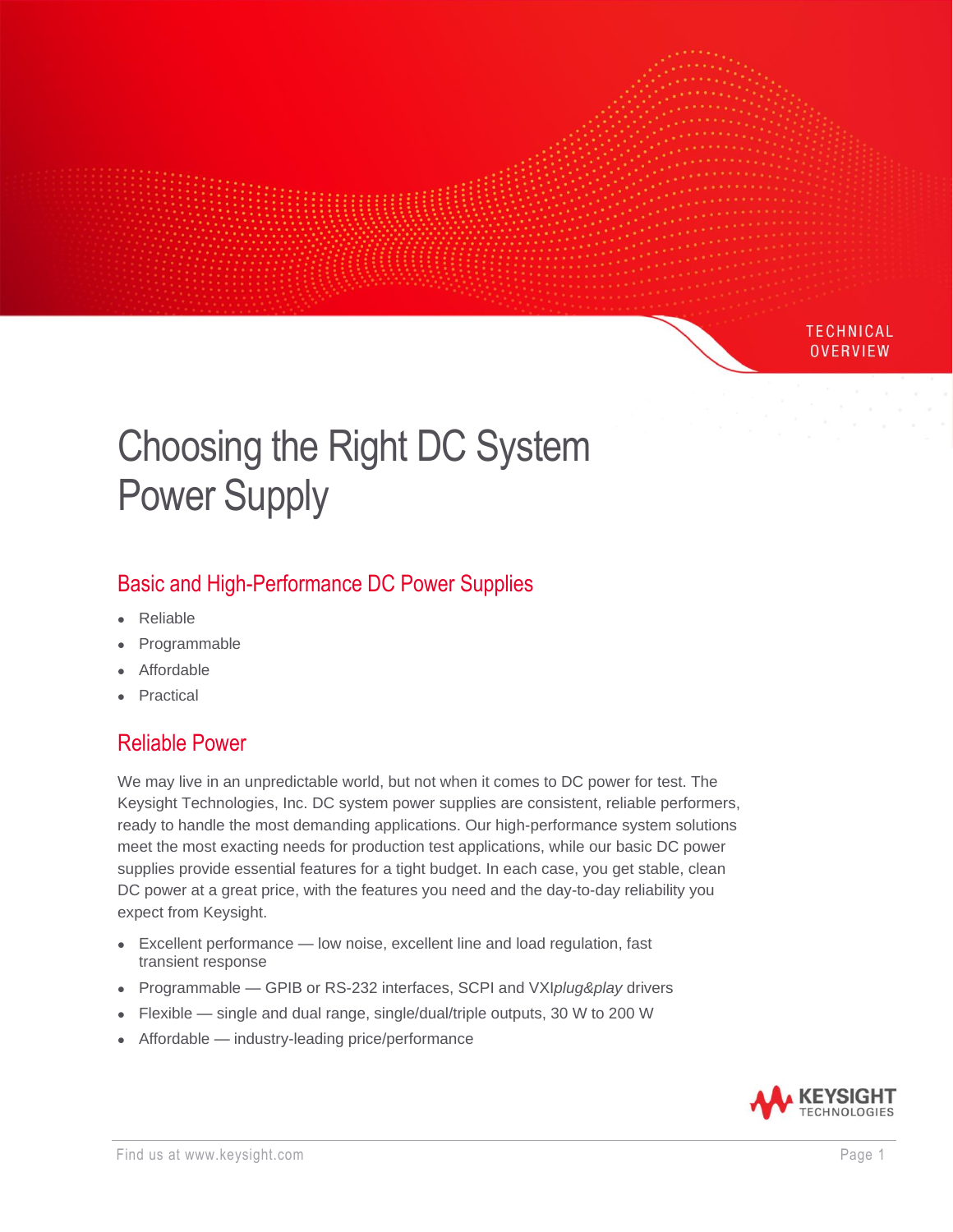## Power to Choose

What type of power do you need? Keysight gives you choices. Our 6600 Series high performance sources provide precise control over a range of output power levels with highly accurate measurements, so you can meet the most exacting needs for automated test applications. Keysight "E" series power supplies are available with a wide range of output levels, all providing essential capabilities at an economical price, with low ripple and noise, excellent regulation, and Keysight's trade-mark reliability. Whether you need a low-power source to provide bias power to circuits, to characterize components, or to make fast measurements, Keysight gives you power to choose.



| <b>Series</b> | <b>Models</b> | Power range    | Voltage       |
|---------------|---------------|----------------|---------------|
| E364XA        | 10            | $30 W - 100 W$ | $8V - 60V$    |
| E363XA        | 4             | $80 W - 200 W$ | $6 V - 50 V$  |
| 661XC         | 4             | 40 W, 50 W     | $8 V - 100 V$ |
| 663XB         | 4             | 80 W, 100 W    | $8 V - 100 V$ |
| 664XA         | 5             | 200 W          | $8 V - 12$    |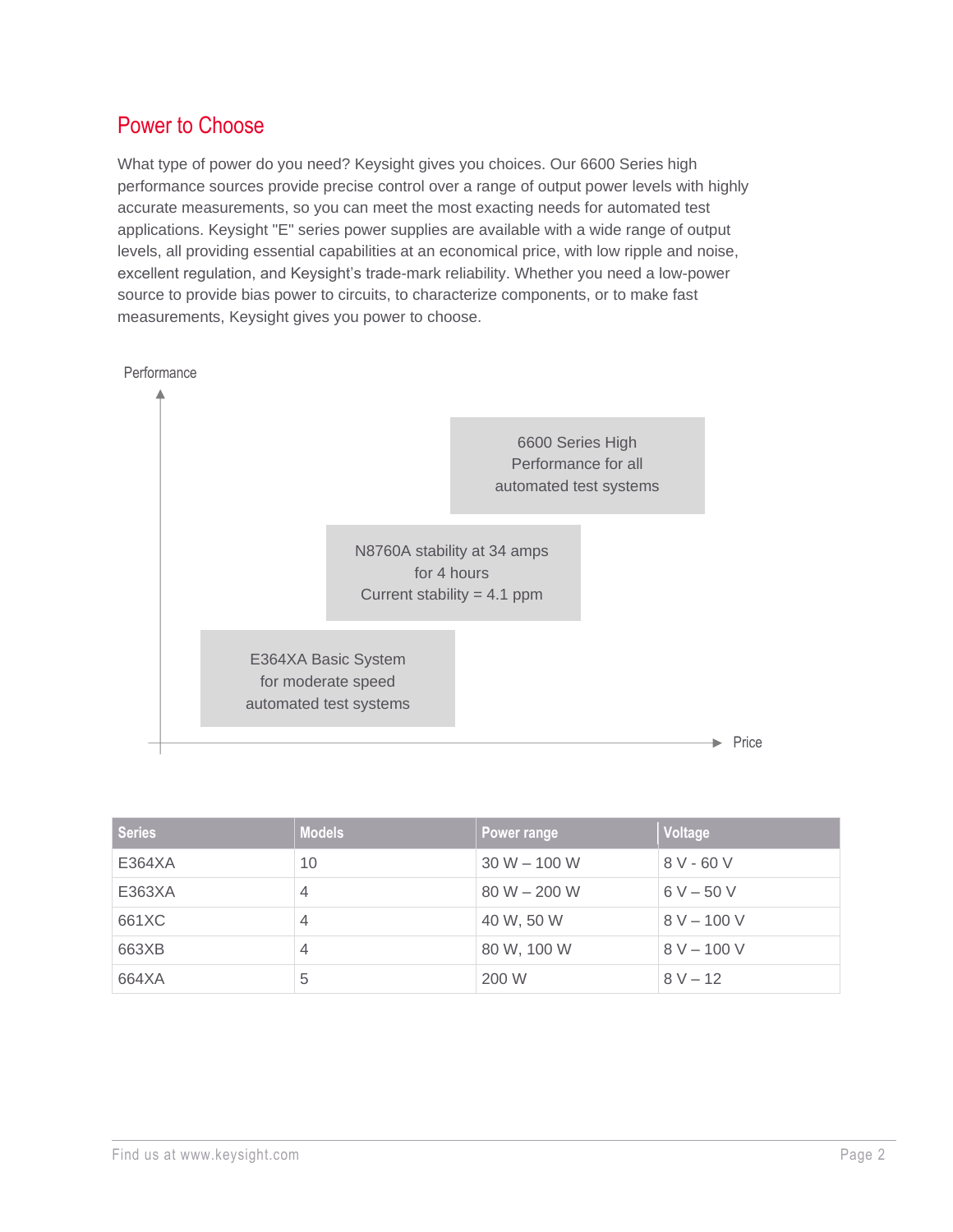### E363X: Power to the Bench

Keysight E3631A - E3634A power supplies are designed for bench automation in R&D design and QA verification. Even at value prices, these power supplies deliver great features and power. Their low noise and excellent regulation are essential for R&D engineers who need to evaluate assemblies or applications, and for test engineers who need to develop repair strategies for production.

Hybrid regulation techniques create a denser, lighter package and a smaller footprint — key considerations when bench space is at a premium. Front panel output connections enable ease-of-use, while GPIB and RS-232 interfaces make for a versatile power source.

#### Key Features

- Power up to 200 watts and voltage ranges up to 50 volts
- Low noise and excellent regulation
- Overvoltage and overcurrent protection (except E3631A)
- Built-in GPIB and RS-232 interfaces
- Dual-range outputs in the E3632A, E3633A, and E3634A for great coverage of voltage and current for various applications
- Triple output on the E3631A allows for flexibility in mixed-signal applications (such as providing analog and digital bias power) and for tracking feature  $\pm 25$  V outputs
- Front and rear output on E3633A and E3634A
- 3-year warranty

### Typical Applications

- General Purpose Bench Testing either in R&D or in Production
- QA Verification



Figure 1. E364X: Basic System Power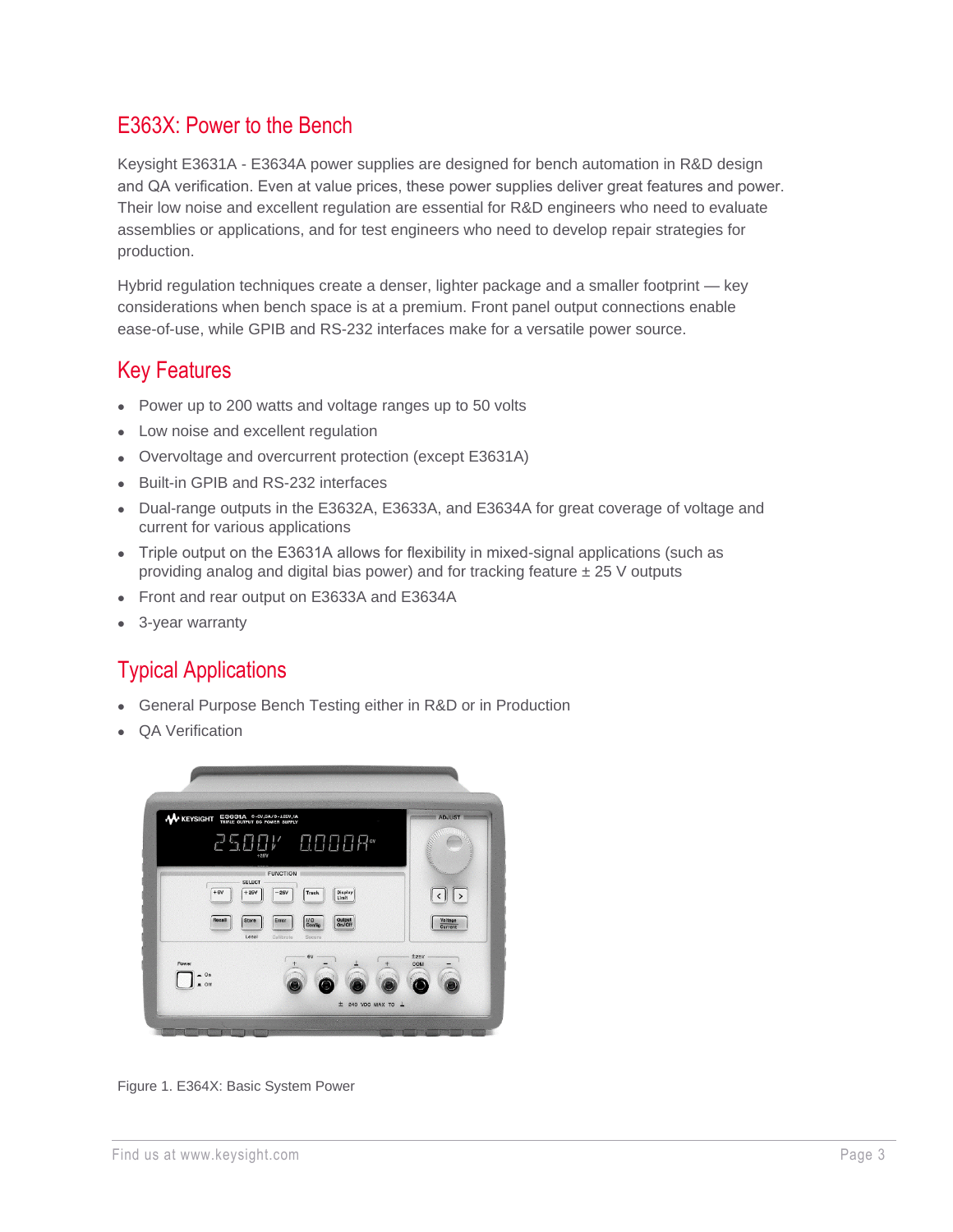## E364X: Basic System Power

The Keysight E3640A - E3649A power supplies fill the gap between manual bench power supplies and high-performance system supplies, offering unmatched performance and functionality at a great price. They're designed for moderate speed test where automation is important and throughput is not critical. These single- and-dual-output, dual-range power supplies are ideal for contract manufacturers and OEMs who need to perform basic electronic functional tests on a variety of products quickly and economically.

All models support GPIB and RS-232 for quick connectivity. SCPI (Standard Commands for Programmable Instruments) keeps programming fast and simple. Less than 90 ms output settling time keeps throughput high without the need for a down programmer. Up to five store/recall states help minimize programming time while accelerating test. Remote sensing capability ensures output stability with longer leads.

# Key Features

- Power up to 100 watts and 60 volts
- Low output noise and excellent regulation
- Overvoltage and overcurrent protection
- Front binding posts and rear output terminals for configuration flexibility
- Front-panel calibration unit does not need to be removed from the rack
- Built-in GPIB and RS-232 interfaces
- Simple set-up for easy programming
- 3-year warranty

# Typical Applications

- Flexible Low Volume Production Testing
- Sub-assembly Test
- **Bias Power for Circuits**



Figure 2. E3640A Dual Range Power Supply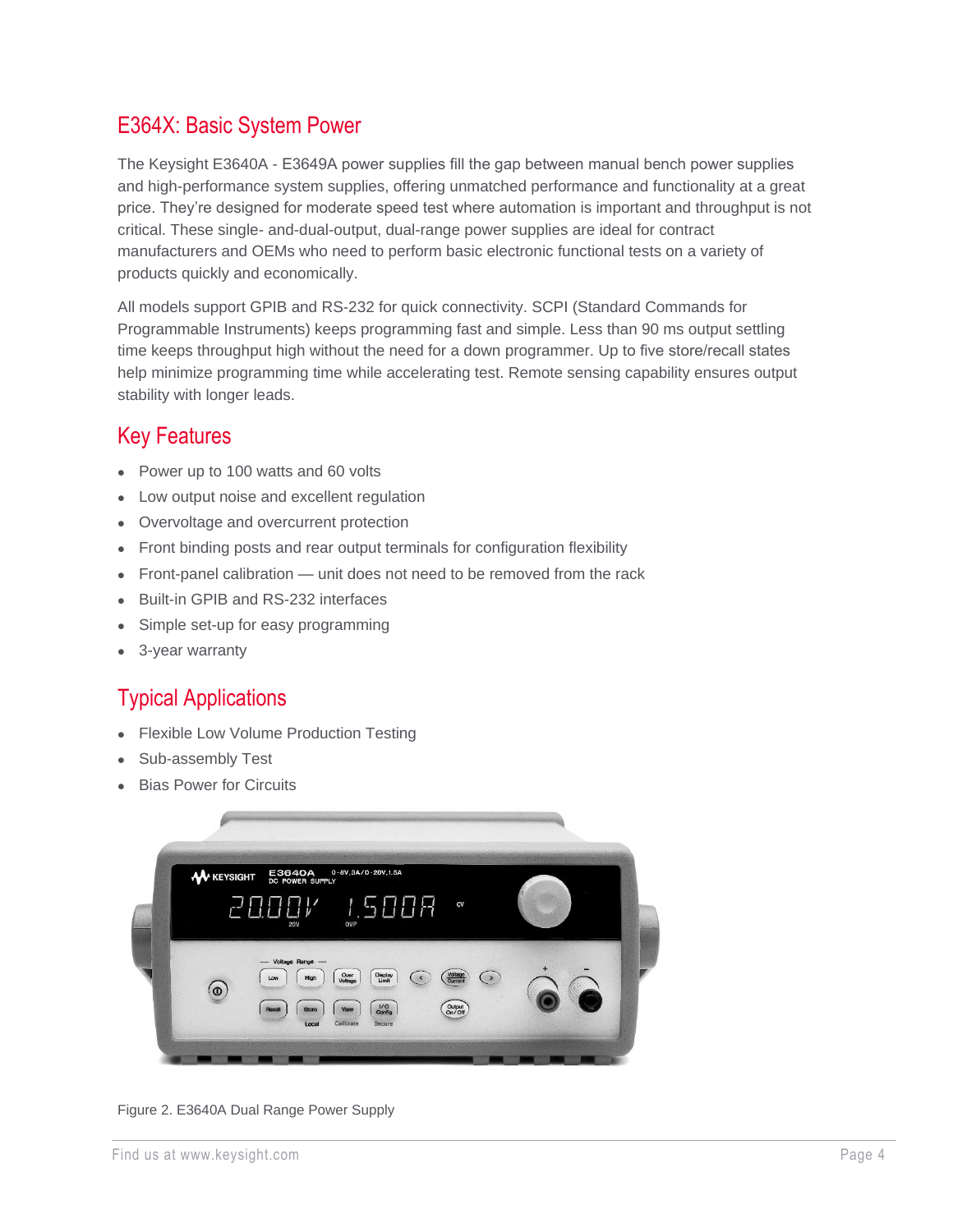## 6600: High Performance System Solutions

Do you need a power supply with excellent performance and built-in measurement capability? Keysight 6600 Series systems are ideal for production test applications where throughput is critical and rack space is at a premium. These one-box solutions reduce integration time and increase system reliability and offer a variety of features to reduce test costs, increase test speed, and lower the cost of integration and ownership.

Compared to the "E" series, output transitions are over ten times faster, measurement times are up to five times faster, and program response and command processing times are accelerated. The built-in DMM allows for more accurate measurement capability. Throughput is significantly enhanced via the active down programmer that can quickly remove any energy from the unit under test when the output is programmed to zero. Extended remote sensing capability compensates for voltage drops in load leads of up to 50 percent of the rated output voltage, eliminating troublesome sourcing and measurement inaccuracies due to resistance in the load wiring.

### Key Features

- Up to 200W and 120V
- Excellent regulation and low output noise
- Overvoltage and overcurrent protection
- Built-in GPIB and RS-232 (664XA GPIB only)
- Discrete Fault Interrupt and Remote Inhibit (DFI/RI) for fast remote power disablement
- Analog programming capability simulates a true power source and serial link to control up to 16 supplies from one address (664XA only)
- 3-year warranty

## Typical Applications

- Production Testing
- **Electronic Sub-assembly Test**
- **Battery Test**
- **Battery Charging**



Figure 3. 6600 Series High Performance System Power Supply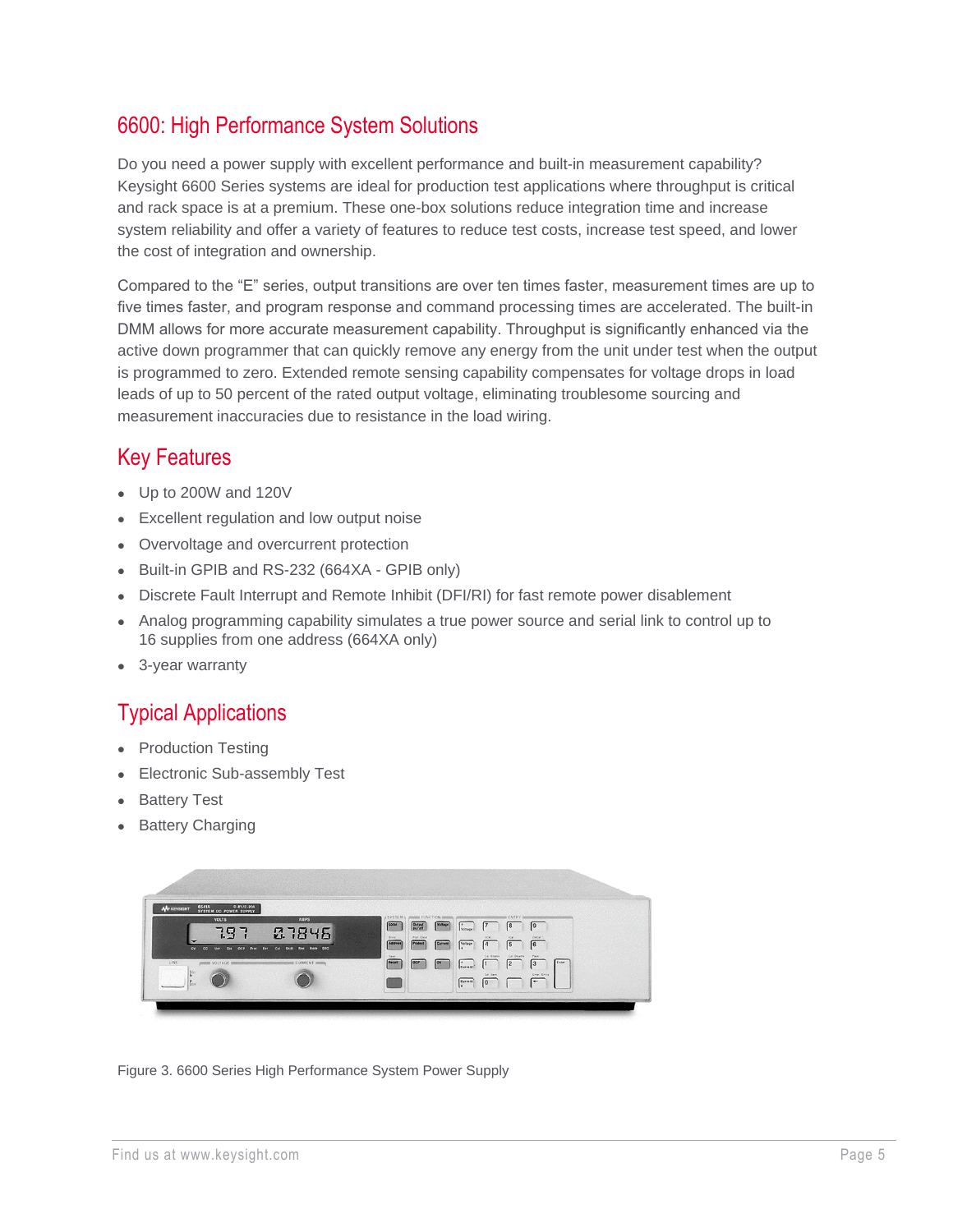# Quick Comparison of Keysight 30W to 200W Low Power DC Power Supplies

| <b>Features</b>                          | E363XA                                                                                  | E364XA                                                                                  | 661XC                                                                                                      | 663XB                                                                                                                | 664XA                                                                                                                                         |  |
|------------------------------------------|-----------------------------------------------------------------------------------------|-----------------------------------------------------------------------------------------|------------------------------------------------------------------------------------------------------------|----------------------------------------------------------------------------------------------------------------------|-----------------------------------------------------------------------------------------------------------------------------------------------|--|
| No. of Models                            | $\overline{4}$                                                                          | 10                                                                                      | 4                                                                                                          | 4                                                                                                                    | 5                                                                                                                                             |  |
| Delivery                                 | < 1 week, typically                                                                     | < 1 week, typically                                                                     | 1 week                                                                                                     | 1 week                                                                                                               | 1 week                                                                                                                                        |  |
| No. of Outputs                           | 1 or 3                                                                                  | $1$ or $2$                                                                              | 1                                                                                                          | $\mathbf{1}$                                                                                                         | $\mathbf{1}$                                                                                                                                  |  |
| Applications                             | Semi-automated general<br>purpose bench testing                                         | Moderate speed semi-<br>automated and<br>automated production<br>test                   | High performance<br>automated production<br>test                                                           | High performance<br>automated production<br>test                                                                     | High performance<br>automated production<br>test                                                                                              |  |
| Size                                     | Half rack, 3U                                                                           | Half rack, 2U/3U                                                                        | Half rack, 2U                                                                                              | Full rack, 2U                                                                                                        | Full Rack, 2U                                                                                                                                 |  |
| Connections                              | E3631/2A, Front only                                                                    | Front & rear E3633/4A,<br>Front & rear                                                  | Rear only                                                                                                  | Rear only                                                                                                            | Rear only                                                                                                                                     |  |
| Programming                              | GPIB and RS-232                                                                         | GPIB and RS-232                                                                         | GPIB and RS-232                                                                                            | GPIB and RS-232                                                                                                      | GPIB only                                                                                                                                     |  |
| Programmable<br>Wakeup State             | No                                                                                      | <b>No</b>                                                                               | Yes                                                                                                        | Yes                                                                                                                  | Yes                                                                                                                                           |  |
| <b>Throughput Capabilities</b>           |                                                                                         |                                                                                         |                                                                                                            |                                                                                                                      |                                                                                                                                               |  |
| Output rise/fall                         | 130 to 550 ms                                                                           | $< 90$ ms                                                                               | 6 ms                                                                                                       | 6 ms                                                                                                                 | 35 ms                                                                                                                                         |  |
| Transient                                | <50 µs for output to<br>recover within 15 mV<br>following a change in<br>output current | <50 µs for output to<br>recover within 15 mV<br>following a change in<br>output current | $\leq$ 100 µs (50 µs in the<br>fast mode) for output<br>voltage to recover from<br>zero to full load       | $\leq$ 100 µs (50 µs in the<br>fast mode) for output<br>voltage to recover from<br>zero to full load within<br>20 mV | $\leq$ 100 µs for output<br>voltage to recover from<br>zero to full load within<br>$20 \text{ mV}$                                            |  |
| DFI/RI                                   | Relay control available<br>from pin 1 of RS-232<br>connector                            | Relay control available<br>from pin 1 ofx RS-232<br>connector                           | Allows shut down of<br>multiple supplies or<br>other h/w, provides for<br>output relay control             | Allows shut down of<br>multiple supplies or other<br>h/w, provides for output<br>relay control                       | Allows shut down of<br>multiple supplies or other<br>h/w, provides for output<br>relay control                                                |  |
| <b>Active Down</b><br>programmer         | <b>No</b>                                                                               | No                                                                                      | Yes                                                                                                        | Yes, negative current is<br>programmable                                                                             | Yes, sinks 20% of rated<br>output current.                                                                                                    |  |
| Performance                              |                                                                                         |                                                                                         |                                                                                                            |                                                                                                                      |                                                                                                                                               |  |
| Ripple and<br>Noise (20 Hz<br>to 20 MHz) | $2 - 3-mVpp/$<br>$0.35 - 0.5$ m $V$ rms                                                 | <5mVpp/0.5mVrms for<br>8V/20V models<br><8mVpp/1mVrms for<br>35V/60V models             | 3mVpp/0.3mVrms for<br>8V/20V models<br>3mVpp/0.5mVrms for<br>50V model<br>3mVpp/0.5mVrms for<br>100V model | 3mVpp/0.3mVrms for<br>8V/20V models<br>3mVpp/0.5mVrms for<br>50V model<br>3mVpp/0.5mVrms for<br>100V model           | 3mVpp/300mVrms for<br>8V/20V models<br>4mVpp/400mVrms for<br>35V model<br>5mVpp/500mVrms for<br>60V model<br>7mVpp/700mVrms for<br>120V model |  |
| Line/Load<br>Regulation                  | Voltage < 0.01% + 2 mV<br>Current < 0.01% + 250 mA                                      | Voltage < 0.01% + 3 mV<br>Current <0.01% + 250 mA                                       | Voltage 0.5 mV - 5 mV<br>Current $0.25 \text{ mA} - 1 \text{ mA}$                                          | Voltage $0.5$ mV $-5$ mV<br>Current 0.25 mA - 1 mA                                                                   | Voltage 0.5 mV -- 5 mV<br>Current $0.25$ mA $-1$ mA                                                                                           |  |
| Remote<br>Sensing                        | Can drop up to 0.7V in<br>each load lead E3631A,<br>None                                | Can drop up to 1V in<br>each load lead                                                  | Can drop up to 2V in<br>each load lead                                                                     | Can drop up to 2V in<br>each load lead                                                                               | Can drop up to 2V in<br>each load lead                                                                                                        |  |
| <b>Meters</b>                            | 4 or 5 digit voltage/<br>4 digit current                                                | 4 digit                                                                                 | 4 digit                                                                                                    | 4 digit                                                                                                              | 4 digit                                                                                                                                       |  |